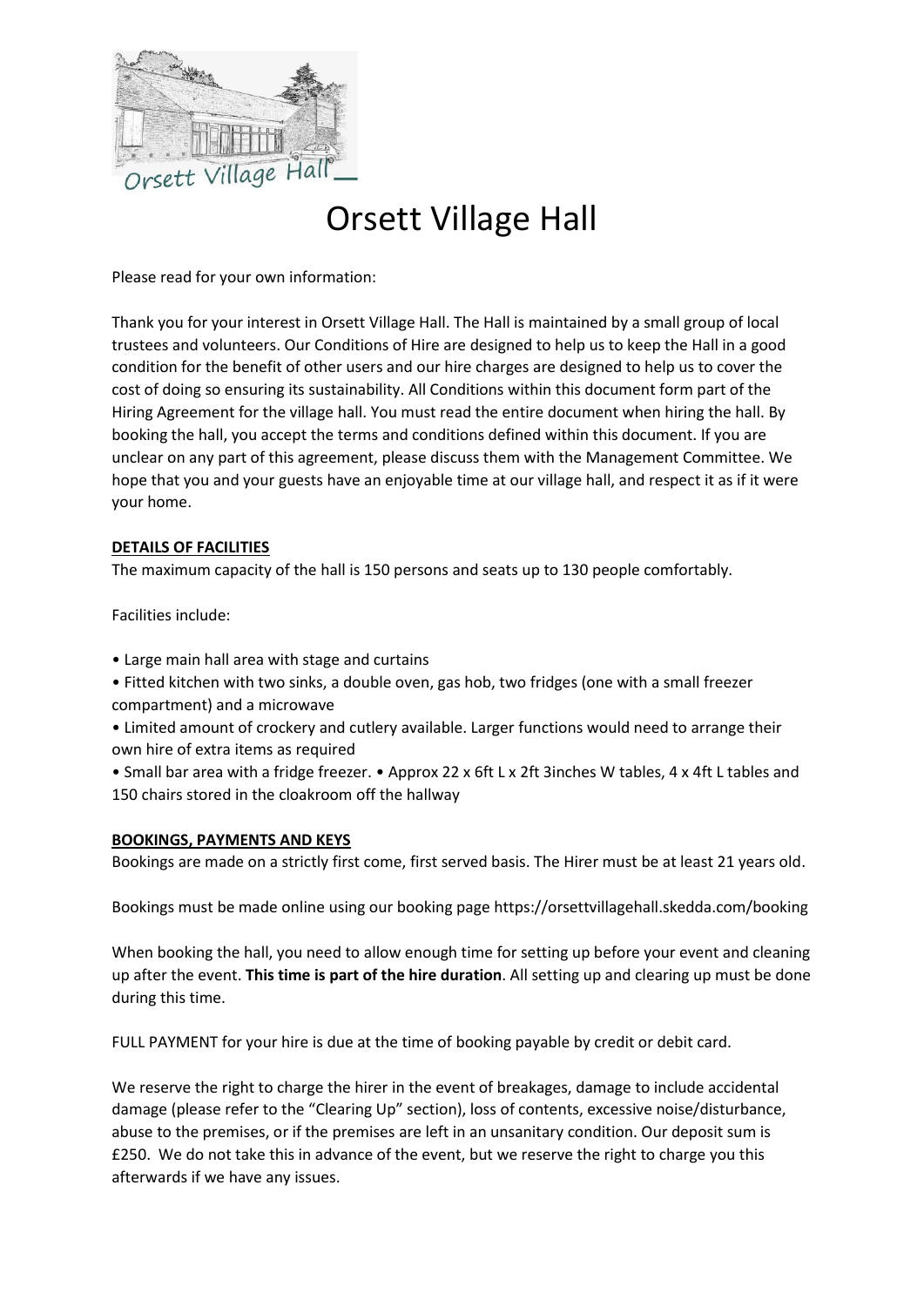Our booking system records and retains your credit/debit card details and any fees for the above will be charged to the same card.

We will be contact you before we charge any damages/losses to your card.

An example of charges are as follows: Extra Cleaning £20ph Breach of T&Cs will result in a £250 charge (Fireworks, abuse of the premises etc) Breakages – We will charge replacement/repair costs for larger items.

## **KEYS**

The Hall Manager will contact you regarding key collection/opening the hall during the week of your booking. (Note: If the keyholder has NOT contacted you by the date of your event you may contact them direct on 07954 116707.Please note that this is an emergency number only. It **MUST ONLY** be used in the situation described above).

Unless by prior arrangement with the Hall Manager, the keys will be given at the start of the hire time and must be returned as soon as the event is finished. The keyholder will make the necessary arrangements with you. You will be presented with a final check list the day that both you will sign to confirm that you have received the hall in good condition.

### **OUR RIGHT TO CANCEL**

The Management Committee reserves the right to decline any booking application. If conditions are not met, the Management Committee will reserve the right to not accept any future bookings. The Management Committee reserves the right to amend hiring charges and conditions of hire at any time.

**WE REGRET THAT WE DO NOT ALLOW TEENAGE PARTIES IN THE HALL (13TH, 16TH, 18TH ETC). 21ST PARTIES ARE AT THE DISCRETION OF THE COMMITTEE. VIOLATION OF THIS RULE WILL RESULT IN A FULL £150 CHARGE FOR BREACH OF TERMS AND CONDITIONS.** 

### **CANCELLATIONS**

You may cancel your booking up to 6 weeks prior to the hire date. We will retain a £30 admin fee for any cancellations.

For Cancellations less than 6 weeks before your hire date, no refunds will be made.

The Management Committee will NOT be responsible for any loss of estimated income or any other expenses incurred by the hirer resulting from such cancellation.

### **INDEMNITY, INSURANCE AND YOUR DEPOSIT**

The person named in the Hiring Agreement is ultimately responsible for ensuring that everyone using the premises complies with the Conditions of Hire and are accountable for any breaches of the Conditions of Hire. If you place a booking on behalf of a company, the liability rests with the company.

The Hirer is responsible for ensuring that the premises (including the building, contents, fixtures and fittings and the surrounding area) are not defaced, damaged, broken or removed.

In the event of breakages, damage (including accidental damage), loss of contents, excessive noise/disturbance, abuse to the premises, or if the premises are left in an unsanitary condition, the SECURITY DEPOSIT SUM OF £250 WILL BE FORFEITED AND THE HIRER WILL BE HELD LIABLE FOR THE EXCESS (IF APPLICABLE).

Please be aware that fixtures, fittings and contents including the tables and chairs are checked and counted as appropriate by the hall staff after functions.

Hirers are liable on a Public Liability basis for any loss, damage, theft or injury caused as a result of their hire, orusing any third parties or equipment they introduce. No responsibility will be carried by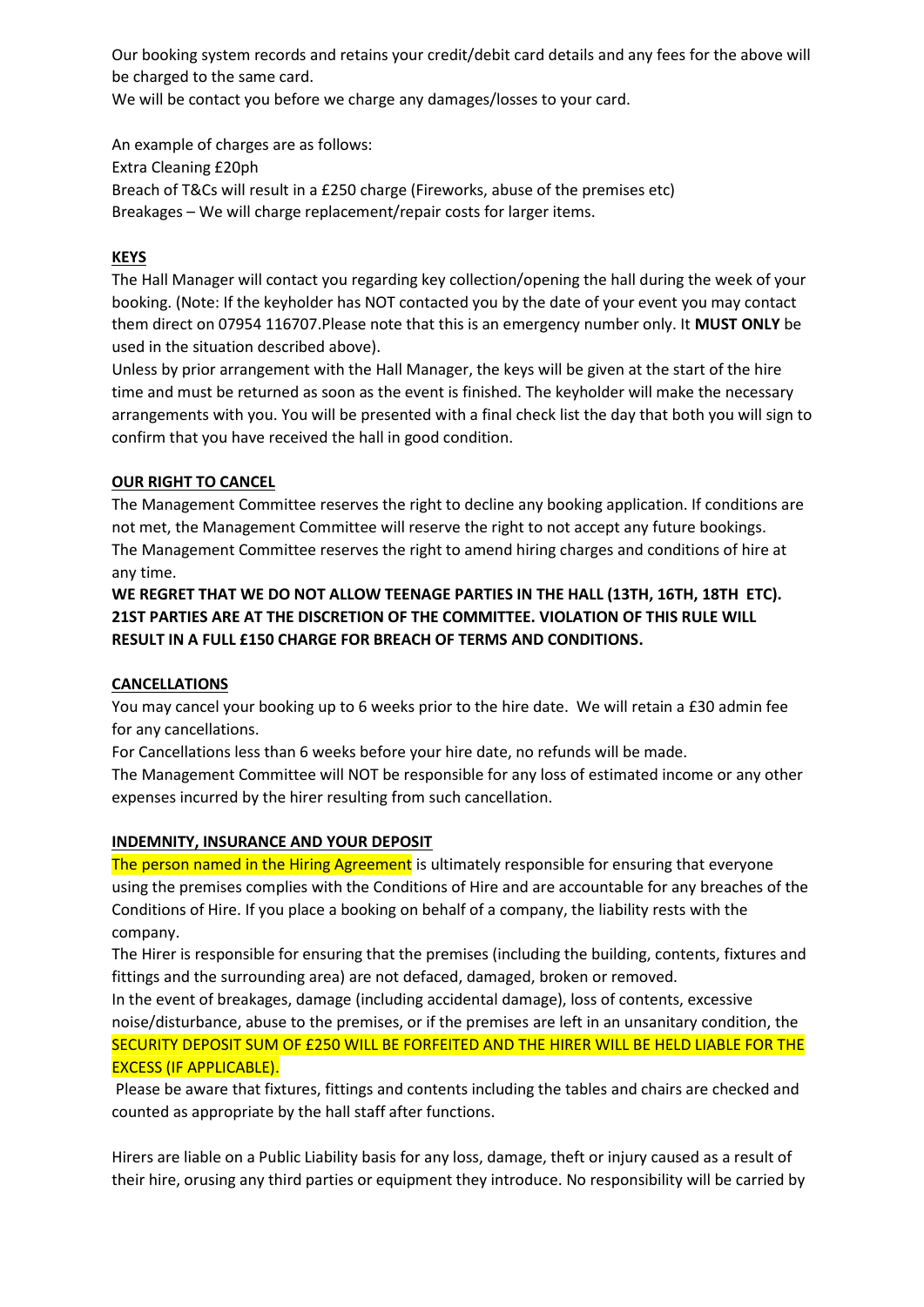Orsett Village Hall Management Committee. The hirer is responsible for ensuring that any third party they employ at their event is appropriately insured and is compliant with current regulations and the hall Conditions of Hire. Examples of third parties include bouncy castle, professional caterers, event management, entertainers and wedding supplier companies.

### **SAFETY/LEGAL**

It is the primary responsibility of the Hirer to ensure the health and safety of users of the Hall. Nothing may be done by the Hirer, their guests or third parties, which will endanger the users of the building or invalidate the insurance policies relating to the premises or its contents. In particular the Hirer must ensure that:

• They remain on the premises for the full duration of the function, they are wholly responsible for their event and will therefore remain in control of activities both inside and in the surrounds of the hall

• The Hall is not used for any unlawful purpose and only used for the purpose specified in the Hiring Agreement

• Wall hooks are used for light decorations only such as balloons and all decorations are removed after functions

• All safety notices in the Hall including the FIRE NOTICE are read and observed. It is the Hirer's responsibility to ensure that everyone in the hall knows how to evacuate the hall in an emergency and that fire exits are not obstructed or tampered with. The Hirer should nominate a person/persons within their party to implement fire safety measures as required e.g. using the fire blanket in the event of a contained kitchen fire

• Fire doors are not opened except in an emergency

• Highly flammable substances are not brought into any part of the premises. In particular CANDLES are not permitted inside the premises

- Flammable items are not positioned near lighting or heaters
- No unauthorised heating or cooling appliances are used, including barbeques inside the hall
- The kitchen cooker is operated in accordance with the instruction manual located in the kitchen area

• All equipment brought onto the premises is in safe and good working order and is only used in the intended purposes for which it was designed

• Fireworks are not used inside or outside the premises

• Car parking is appropriately supervised and guests do not obstruct access to Mill Lane when

parking. The main entrance/exit must be kept clear for emergency vehicles at all times

• No one smokes inside the premises and that all cigarette butts are suitably disposed in the outside cigarette bins provided. Please be aware that smoking inside is prohibited by law

• No animals except guide dogs are brought into the premises

• The children's play area outside is respected and not abused and the area must be left clean and tidy i.e. NO rubbish or cigarette butts. This will incur a forfeit with your £250 security deposit if this area is not respected.

## **NOISE, DRUNK, DISORDERLY AND NUISANCE BEHAVIOUR**

The Hirer shall ensure that in order to avoid disturbing neighbours of the Village Hall and local residents and to avoid violent or criminal behaviour, care shall be taken to avoid excessive consumption of alcohol.

Drunk, disorderly, nuisance, violent and criminal behaviour shall not be permitted either on the premises or surrounding areas such as Mill Lane and the car park area.